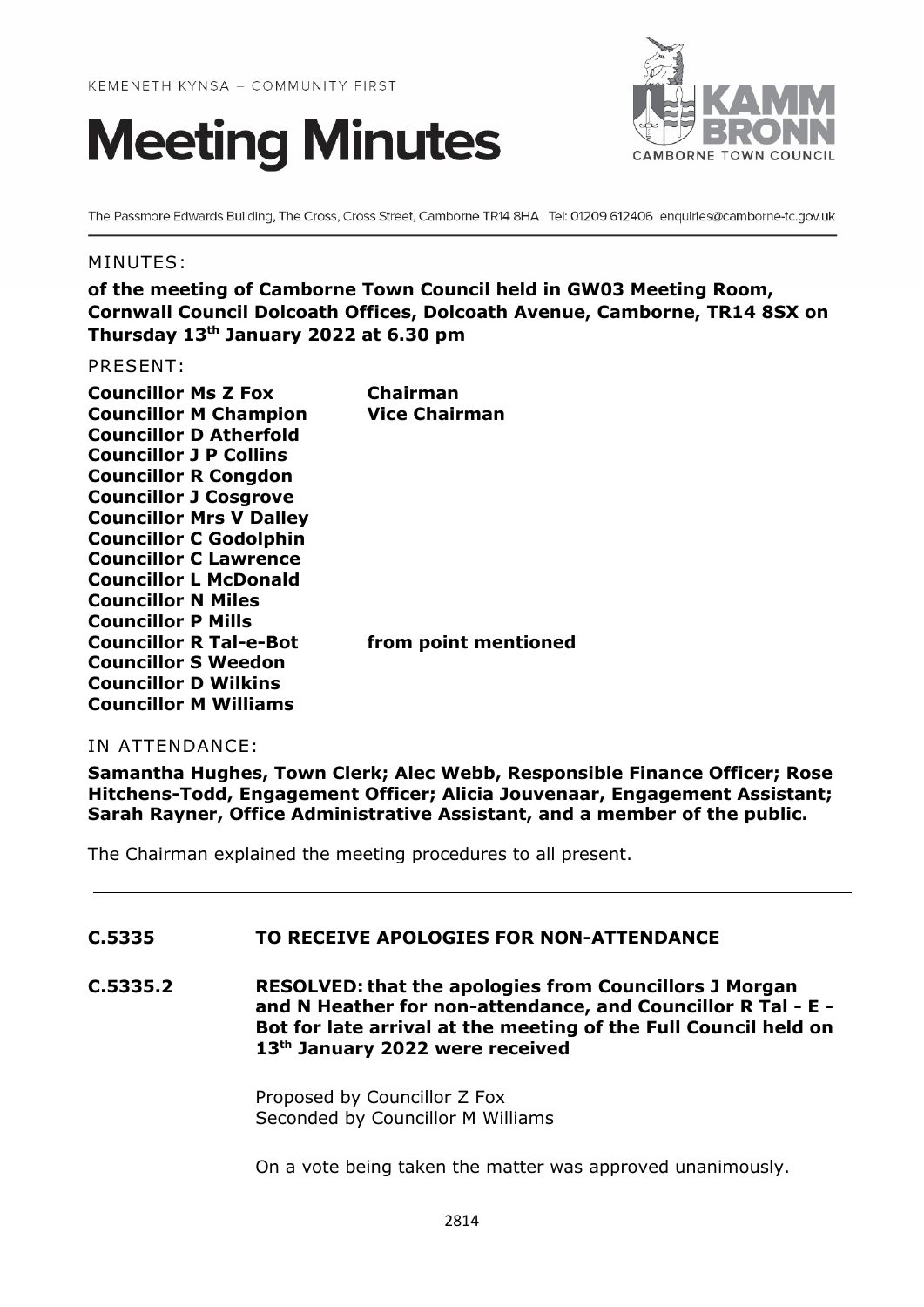### **C.5336 CHAIRMAN'S ANNOUNCEMENTS**

The Chair announced that there would be a meeting of the Corporate Governance Working Party on Friday 4th February at 10.30am.

Site visits to the Passmore Edwards Building will be on Thursday 20th January at 10am to 11am and 2.30pm to 3.30pm, with a maximum of 6 people on each visit.

To keep up to date with developments, there will be fortnightly meetings of the Passmore Edwards Working Party starting on Friday 21<sup>st</sup> January at 2pm.

**C.5337 MEMBERS TO DECLARE DISCLOSABLE PECUNIARY INTERESTS AND NON-REGISTERABLE INTERESTS (INCLUDING THE DETAILS THEREOF) IN RESPECT OF ANY ITEMS ON THIS AGENDA INCLUDING ANY GIFTS OR HOSPITALITY EXCEEDING £25**

There were no declarations of interest.

### **C.5338 TO APPROVE WRITTEN REQUEST(S) FOR DISPENSATIONS**

There were no dispensations requests.

## **C.5339 TO RECEIVE AND APPROVE THE MINUTES OF THE MEETING OF THE FULL COUNCIL HELD ON 9TH DECEMBER 2021**

# **C.5339.2 RESOLVED: that the minutes of the meeting of the Full Council held on 9th December 2021 were received, approved, and signed by the Chairman**

Proposed by Councillor Z Fox Seconded by Councillor M Champion

On a vote being taken the matter was approved unanimously by those entitled to vote.

#### **C.5340 TO RECEIVE THE MINUTES OF THE FOLLOWING COMMITTEE MEETINGS:**

- **(i) Finance & General Purposes Committee 16th December 2021;**
- **(ii) Planning & Development Committee 7th December 2021;**
- **(iii) Passmore Edwards Building Working Party 7th January 2022;**
- **(iv) Donald Thomas Working Party 10th November 2021.**
- **C.5340.2 RESOLVED: that the minutes of the Finance & General Purposes Committee 16th December 2021, the minutes of the Planning & Development Committee 7th December 2021, the minutes of the Passmore Edwards Building Working**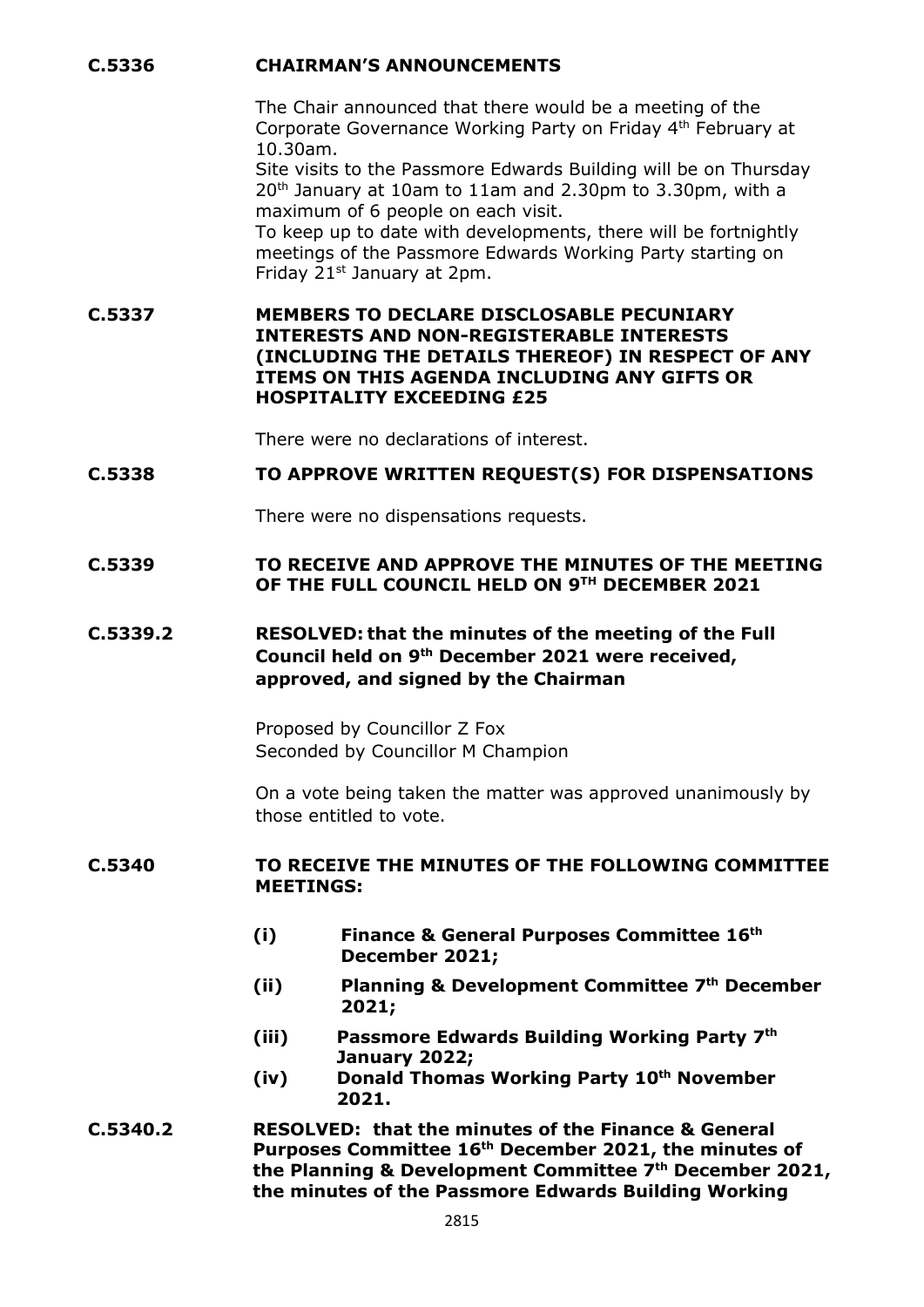# **Party 7th January 2022, the minutes of the Donald Thomas Working Party 10th November 2021, were received**

Proposed by Councillor Z Fox Seconded by Councillor D Wilkins

On a vote being taken the matter was approved unanimously.

### **C.5341 TO NOTE THE MINUTES OF THE FOLLOWING COMMITTEE MEETINGS:**

- **(i) Camborne Regeneration Forum Meeting Notes 6th December 2021;**
- **(ii) CPIR Climate Action Group Meeting Notes 30th November 2021;**
- **(iii) Safer Camborne and Redruth Meeting Notes 22nd November 2021.**
- **C.5341.2 RESOLVED: that the Camborne Regeneration Forum Meeting Notes 6th December 2021; CPIR Climate Action Group Meeting Notes 30th November 2021; Safer Camborne and Redruth Meeting Notes 22nd November 2021; were received and noted**

Proposed by Councillor Z Fox Seconded by Councillor D Wilkins

On a vote being taken the matter was approved unanimously.

# **C.5342 MATTERS ARISING, FOR INFORMATION ONLY, WHERE NOT INCLUDED BELOW**

Councillor N Miles wished to draw attention to C.5325.2, to appoint members to the Nature Recovery Working Party. He wanted to encourage Councillors to join the Nature Recovery Working Party.

**C.5343 PUBLIC PARTICIPATION (SUBJECT TO STANDING ORDER 3e MEMBERS OF THE PUBLIC ARE PERMITTED TO MAKE REPRESENTATIONS, ANSWER QUESTIONS AND GIVE EVIDENCE IN RESPECT OF ANY ITEM OF BUSINESS INCLUDED IN THE AGENDA, UP TO A MAXIMUM OF FIFTEEN MINUTES).**

> A member of the public spoke about Agenda Item 22, the 20 is Plenty for Cornwall. They were happy about the 20mph speed limit for outside of schools and considered that the volume of traffic within Camborne town centre limited speed. However, other residential areas would be expensive to enforce.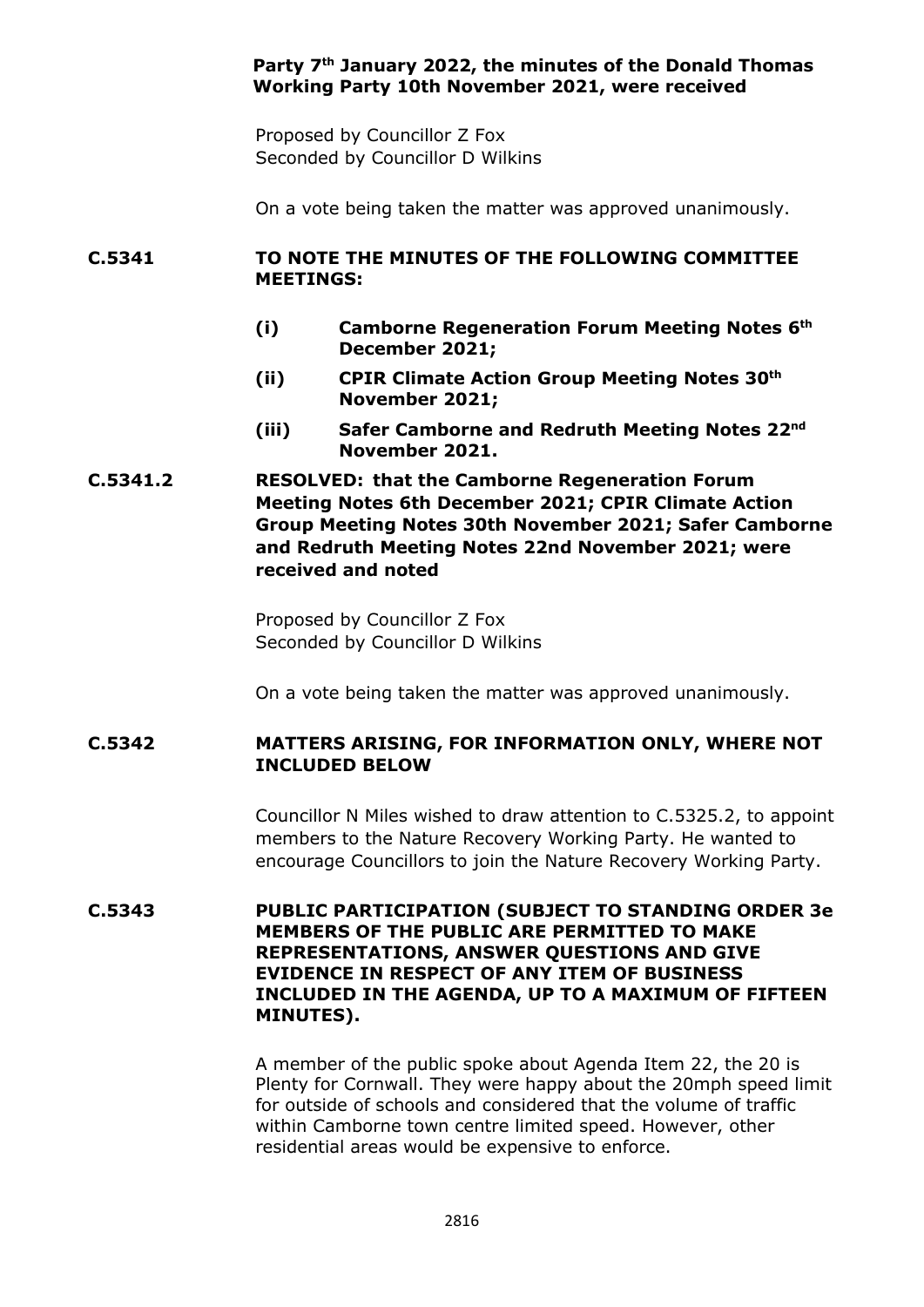Councillor C Godolphin added that Trelowarren Street was already 20mph.

### **C.5344 TO RECEIVE A REPORT FROM THE RESPONSIBLE FINANCE OFFICER REGARDING THE REVENUE BUDGET FOR 2022/2023 AND THREE YEAR FINANCIAL PLAN**

The Responsible Finance Officer highlighted areas in the report such as the Referendum Principles which will not be imposed by the Government in 2022/2023. Other areas of the budget show an increase, such as Corporate Management, but this was due to a transfer of responsibilities and corresponding budgets from Amenities. In addition, we will no longer contract out for waste collection at Green Spaces; this liability was removed from the Green Spaces cost centre and a new cost code set up under Amenities.

## **C.5344.2 RESOLVED: that a Report from the Responsible Finance Officer regarding the Revenue Budget for 2022/2023, and Three Year Financial Plan, was received and approved**

Proposed by Councillor Z Fox Seconded by Councillor D Wilkins

On a vote being taken the matter was approved unanimously.

- **C.5345 TO RECEIVE BUDGET RECOMMENDATIONS AND REVENUE BUDGET FROM THE FINANCE & GENERAL PURPOSES COMMITTEE AND SET A PRECEPT TO CORNWALL COUNCIL FOR THE FISCAL YEAR 2022/2023. TO SET THE BUDGET FOR THE FISCAL YEAR 2022/2023**
- **C.5345.2 RESOLVED: that a Draft Revenue Budget of £1,348,948 for the financial year 2022/23 was set and the Three Year Financial Plan was received and approved. A Precept of £1,342,147 for the Financial Year 2022/23 was set**

Proposed by Councillor Z Fox Seconded by Councillor M Williams

On a vote being taken the matter was approved unanimously.

### **C.5346 TO RECEIVE A RESIGNATION FROM THE PLANNING & DEVELOPMENT COMMITTEE AND APPOINT A MEMBER TO THE VACANCY**

**C.5346.2 RESOLVED: that the resignation from the Planning & Development Committee was received, and Councillor J P Collins was appointed to the vacancy**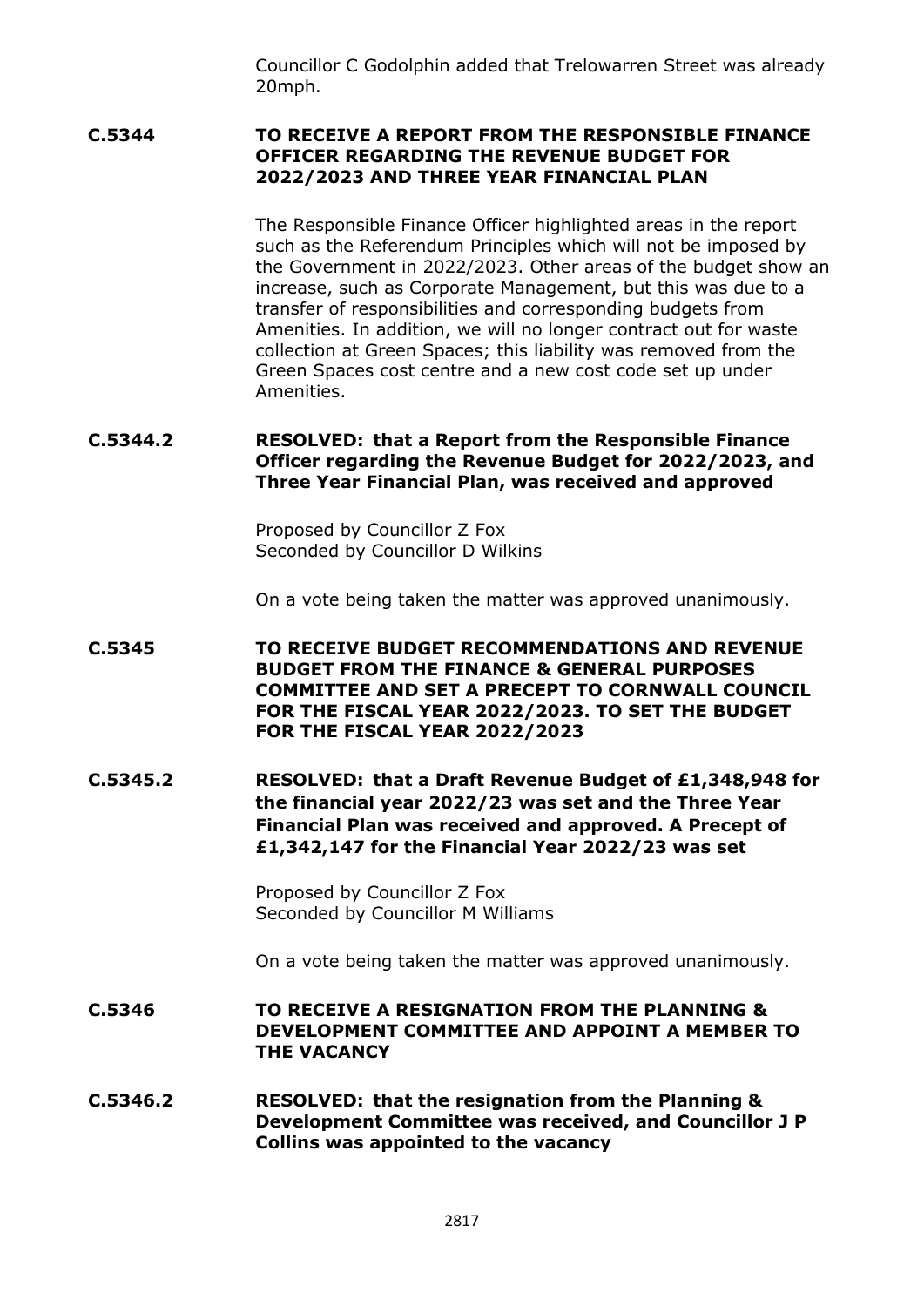Proposed by Councillor C Godolphin Seconded by Councillor M Champion

On a vote being taken the matter was approved unanimously.

### **C.5347 TO RECEIVE AN UPDATED COVID19 RISK ASSESSMENT FOR THE WORKPLACE AND AGREE ACTION**

Councillor J Cosgrove asked if installation of Air Filters had been considered. The Chair suggested that this would be kept under review when we move office.

### **C.5347.2 RESOLVED: that the updated COVID19 Risk Assessment for the workplace was received and approved**

Proposed by Councillor Z Fox Seconded by Councillor D Wilkins

On a vote being taken the matter was approved unanimously.

# **C.5348 TO RECEIVE A VERBAL REPORT FROM THE TOWN CLERK REGARDING THE SUSPENSION OF SOME LIBRARY ACTIVITIES FOR THE SHORT TERM AND AGREE ACTION**

The Town Clerk reported that Library activities involving contact, such as Rhyme Time, had been suspended and would be reviewed at the end of January with the Mayor and the Deputy Mayor.

### **C.5348.2 RESOLVED: that a verbal report from the Town Clerk regarding the suspension of some library activities for the short term, was received, and would be reviewed at the end of January by the Mayor and Deputy Mayor**

Proposed by Councillor Z Fox Seconded by Councillor D Wilkins

On a vote being taken the matter was approved unanimously.

### **C.5349 TO RECEIVE A WRITTEN REQUEST FROM 1ST CAMBORNE SCOUT GROUP REQUESTING PERMISSION TO UNDERLET AN AREA OF THE HALL, AGREE ACTION AND AUTHORISE EXPENDITURE**

The Scouts needed to make a written request to Camborne Town Council to underlet, this is on the current lease which had been checked by the Town Council's Solicitors.

Councillor M Williams asked when the lease was due for renewal as she felt it was unusual to underlet. The Clerk said that she would find out. Councillor C Godolphin believed that the Scouts could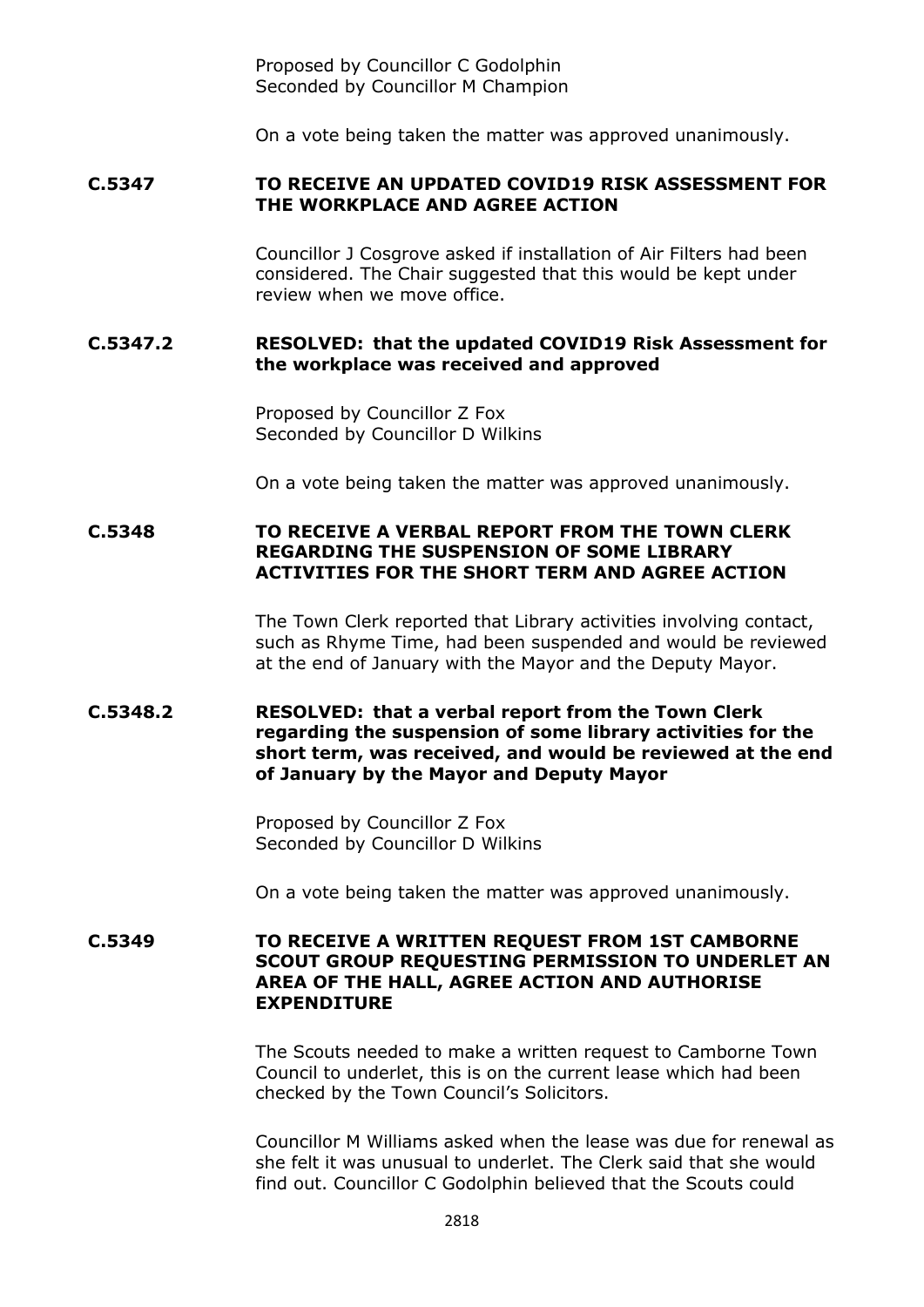lease the hall to the Neighbourhood for Change group if they wished. Councillor M Champion added that they needed to have appropriate insurance.

**C.5349.2 RESOLVED: that a written request from 1st Camborne Scout Group requesting permission to underlet an area of the Scout Hall was received, and approved, with an undertaking to find out when the lease would be renewed so that it could be reviewed**

> Proposed by Councillor C Godolphin Seconded by Councillor M Champion

On a vote being taken the matter was approved unanimously.

### **C.5350 TO RECEIVE A BRIEFING NOTE FROM CORNWALL HOUSING REGARDING THE ROSEWARNE CAR PARK HOMELESS ACCOMMODATION AND AGREE ACTION**

Accommodation was placed in Rosewarne Car Park under emergency powers due to the housing crisis. The briefing note included provision for a 26-week period only and would be discussed with Camborne Town Council should this alter.

### **C.5350.2 RESOLVED: that a briefing note from Cornwall Housing regarding the Rosewarne Car Park Homeless Accommodation was received and noted**

Proposed by Councillor Z Fox Seconded by Councillor D Wilkins

On a vote being taken the matter was approved unanimously.

## **C.5351 TO RECEIVE A WRITTEN REPORT FROM THE ENGAGEMENT OFFICER REGARDING BOUNDARY SIGNAGE FOR THE PARISH. AGREE ACTION AND AUTHORISE EXPENDITURE**

Councillor P Mills was concerned that the signage hadn't included Cornish language. The Chair replied that the signage would be agreed in principle and the details confirmed later, this would include use of Cornish language. Councillor C Godolphin asked if Twinning information would be included with reference to Moonta twinning. Councillor C Lawrence said that the meeting in Moonta in February/March will give an update on their decision to Twin.

# **C.5351.2 RESOLVED: that a written report from the Engagement Officer regarding Boundary signage was received. That the Camborne Parish Boundary Signage Replacement Project was received, focusing predominately on parish boundary markers, welcome signage, & where possible inner town map/heritage signage, was agreed, with provision to**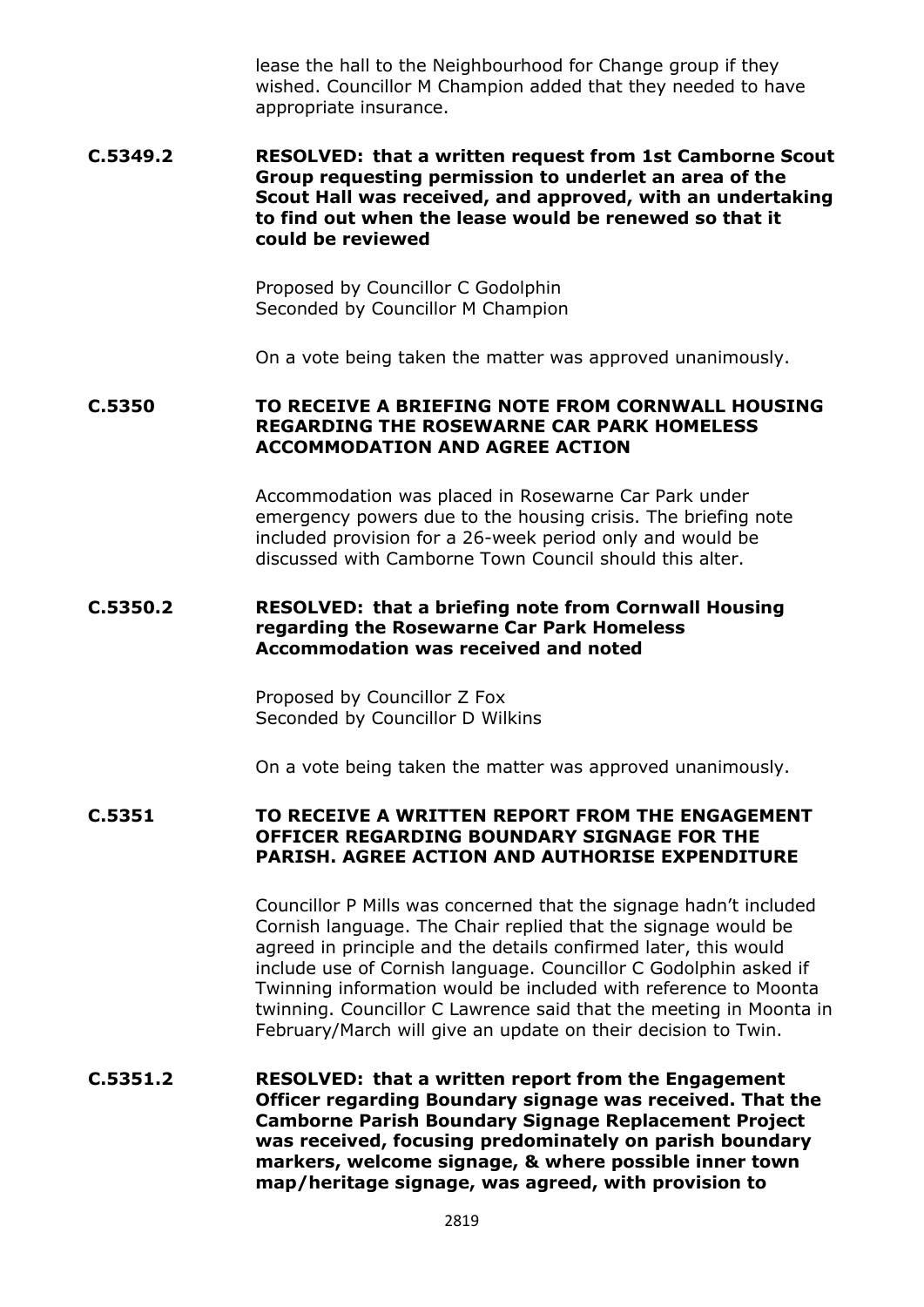**include Cornish language and Twinning information. The Camborne Parish Boundary Signage Project was to be referred to the Amenities Committee for further exploration and refinement, to present recommended options and a costed budget proposal to Full Council during Spring/Summer 2022**

Proposed by Councillor M Champion Seconded by Councillor D Wilkins

On a vote being taken the matter was approved unanimously.

**C.5352 TO CONSIDER THE FORMATION OF AN EVENTS WORKING PARTY TO ORGANISE AND SUPPORT COUNCIL ACTIVITIES FOR THE REMAINDER OF THE YEAR AND APPOINT MEMBERS**

> The Engagement Officer informed the meeting that the Events Working Party would cover current events such as Awards, Trevithick Day and Fairtrade Fortnight. This would change seasonally and would avoid having individual meetings for each event. The Awards Working Party will be integrated into the Events Working Party with Councillors V Dalley, Z Fox, C Godolphin, L McDonald, D Wilkins and M Williams attending. All Councillors were very welcome to join in with all events.

### **C.5352.2 RESOLVED: that the formation of an Events Working Party to organise and support council activities for the remainder of the year, with integration with the Awards Working Party, was approved. The initial meeting will be on Friday 28th January at 2pm**

Proposed by Councillor V Dalley Seconded by Councillor D Wilkins

On a vote being taken the matter was approved unanimously.

### **C.5353 TO RECEIVE A WRITTEN PROPOSAL FROM BID CAMBORNE REGARDING INCREASING POLICE PRESENCE IN CAMBORNE AND AGREE ACTION**

The Engagement Officer informed Councillors that BID was considering purchasing police hours, it was considered that this proposal should be brought to Camborne Town Council. At present, Camborne shares a PCSO with Redruth, Hayle, St Ives, and the mining villages. This gave very little cover, creating a need for neighbourhood policing and not response policing.

The Councillors discussed at length paying for Police hours, antisocial behaviour, a safe cycle route, engagement with young people and the use of CCTV.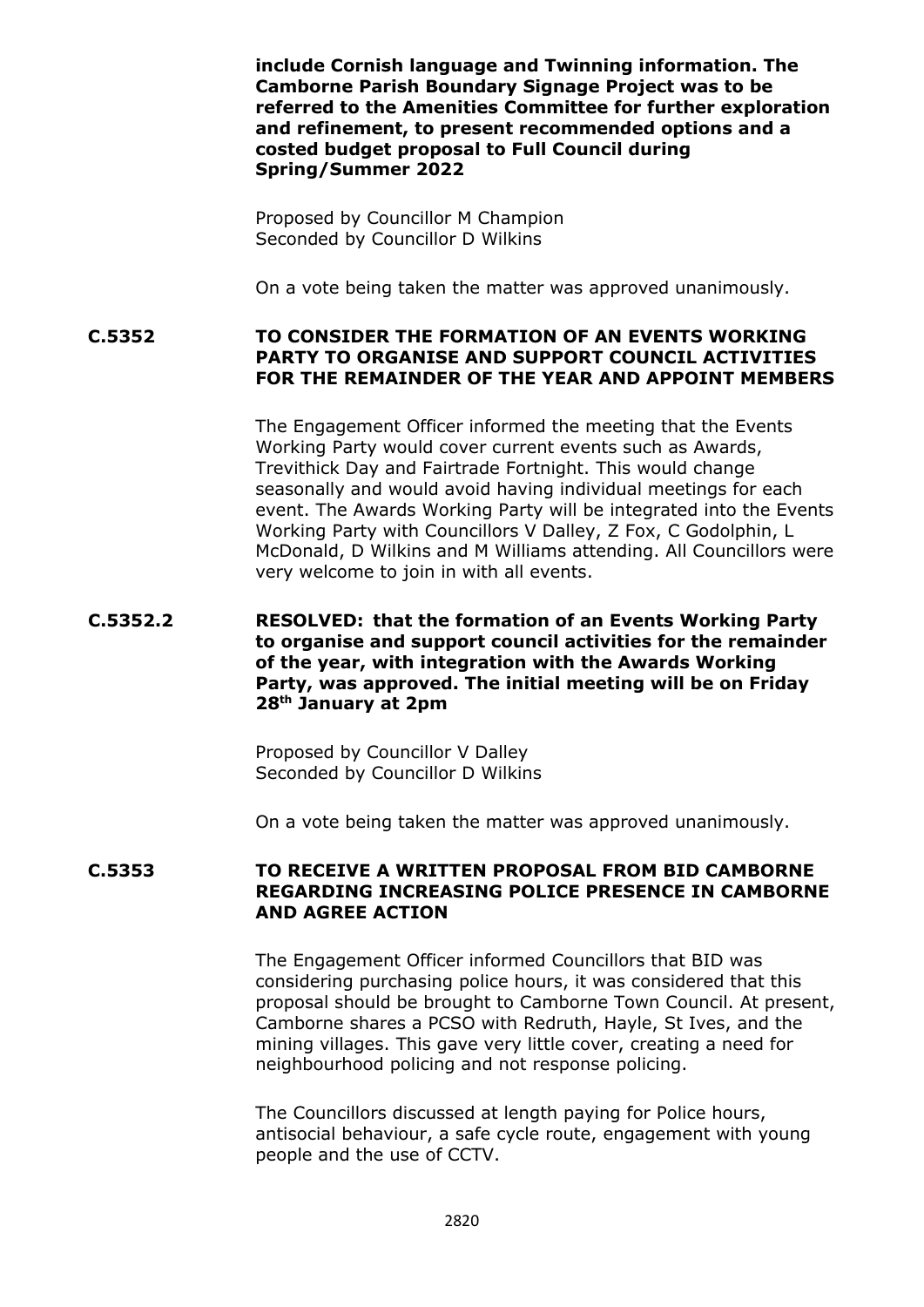**C.5353.2 RESOLVED: that a written proposal from BID Camborne regarding increasing police presence in Camborne was received and that Officers attend meetings and report back any developments**

> Proposed by Councillor Z Fox Seconded by Councillor V Dalley

On a vote being taken the matter was approved unanimously.

**C.5354 TO RECEIVE A SUGGESTED MOTION TO SUPPORT THE 20'S PLENTY FOR CORNWALL'S AIM TO INTRODUCE 20MPH ON RESIDENTIAL STREETS AND ROADS**

> *THAT THE COUNCIL REQUESTS THE CORNWALL COUNCIL TO INTRODUCE 20MPH ON RESIDENTIAL STREETS AND TOWN CENTRE IN CAMBORNE, UNLESS FULL CONSIDERATION OF THE NEEDS OF VULNERABLE ROAD USERS ALLOWS A HIGHER LIMIT ON PARTICULAR ROADS*

## **AND AGREE ACTION**

Councillor S Weedon suggested looking at the outcomes from trials in other areas before deciding on adoption. Councillor M Champion thought that Cornwall needs to look at the whole area and integrate 20mph where appropriate. Councillor C Lawrence agreed with 20mph in principle but couldn't see how it could be enforced. Councillor N Miles added that Carn Brea had always had a 20mph restriction.

**C.5354.2 RESOLVED: that 20's Plenty for Cornwall's aim to introduce 20mph on residential streets and roads was supported in principle. That Cornwall Council be requested to investigate the introduction, with consideration being given to the needs of vulnerable road users**

> Proposed by Councillor Z Fox Seconded by Councillor S Weedon

On a vote being taken the matter was approved by a majority with one against and one abstention.

### **C.5355 TO RECEIVE A SOUTH WEST COUNCILS ASSOCIATE MEMBER NEWSLETTER**

# **C.5355.2 RESOLVED: that the South West Councils Associate Member newsletter was received**

Proposed by Councillor C Godolphin Seconded by Councillor Z Fox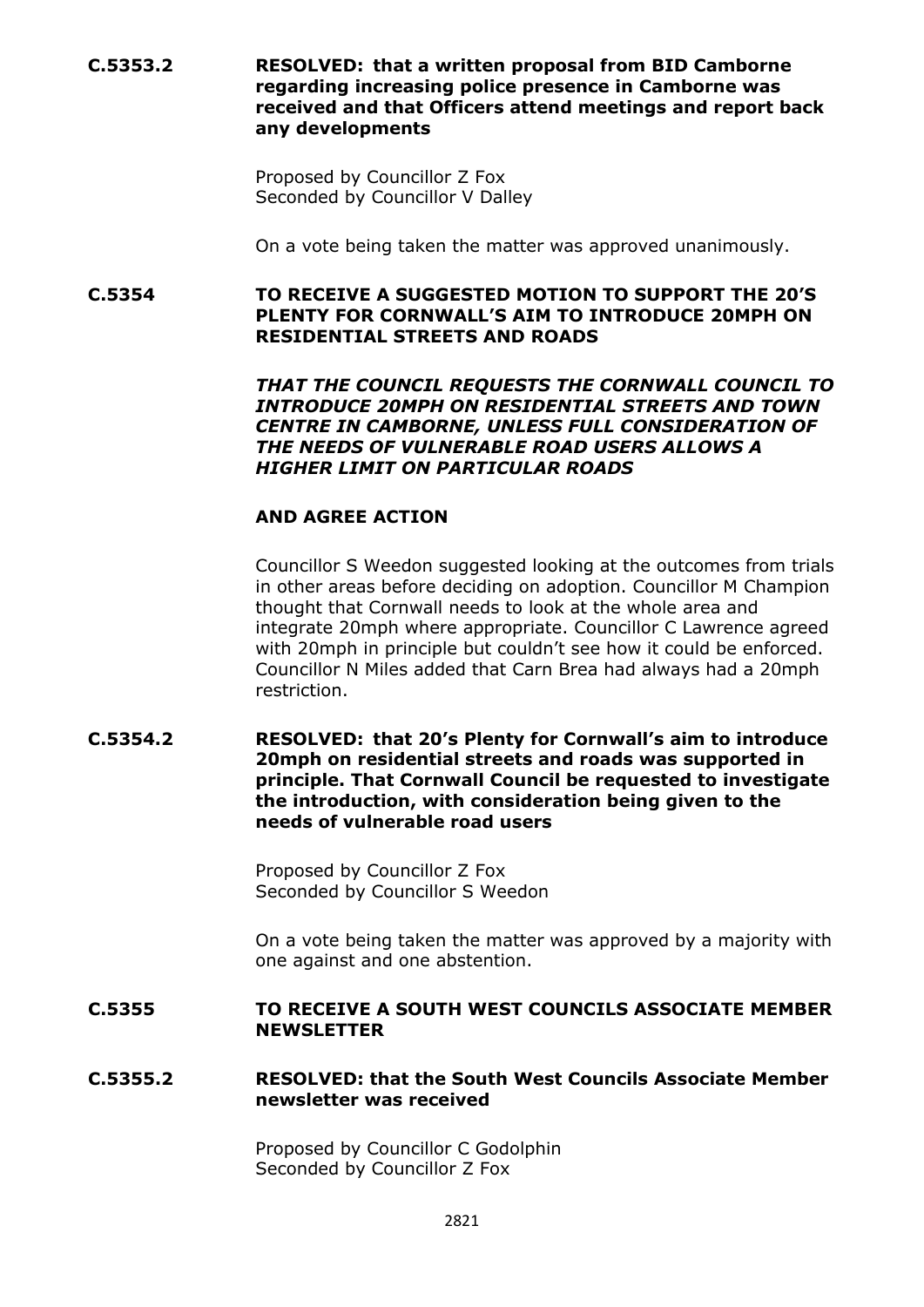On a vote being taken the matter was approved unanimously.

## **C.5356 TO RECEIVE A CITIZEN'S ADVICE NEWSLETTER**

# **C.5356.2 RESOLVED: that a Citizen's Advice newsletter was received**

Proposed by Councillor Z Fox Seconded by Councillor D Wilkins

On a vote being taken the matter was approved unanimously.

The member of the public left the meeting.

**C.5357 THAT THE COUNCIL RESOLVES, UNDER THE 1960 PUBLIC BODIES (ADMISSION TO MEETINGS) ACT TO EXCLUDE THE PRESS AND PUBLIC DUE TO THE CONFIDENTIAL NATURE OF THE BUSINESS TO BE DISCUSSED**

**C.5357.2 RESOLVED: that under the 1960 Public Bodies (Admission to Meetings) Act the press and public were excluded due to the confidential nature of the business to be discussed**

> Proposed by Councillor C Godolphin Seconded by Councillor N Miles

On a vote being taken the matter was approved unanimously.

**C.5358 TO RECEIVE A VERBAL UPDATE FROM THE TOWN CLERK REGARDING THE PASSMORE EDWARDS BUILDING, AND RECEIVE RECOMMENDATIONS FROM THE PASSMORE EDWARDS WORKING PARTY, AGREE ACTION AND AUTHORISE EXPENDITURE**

> The Town Clerk informed members that the work was running two weeks behind schedule due to Covid, and contractors absence. Some small changes were happening to the work schedule as the building needed to be dried out before carrying out consolidation work. The funding for this would be covered as not as much leadwork and pointing was needed as first thought. There would be no change in the budget allocation, at present.

> Planning had been approved. The Amenities Officer recommended that Councillors make site visits to see the building.

being dealt with by the solicitors, and further updates will be